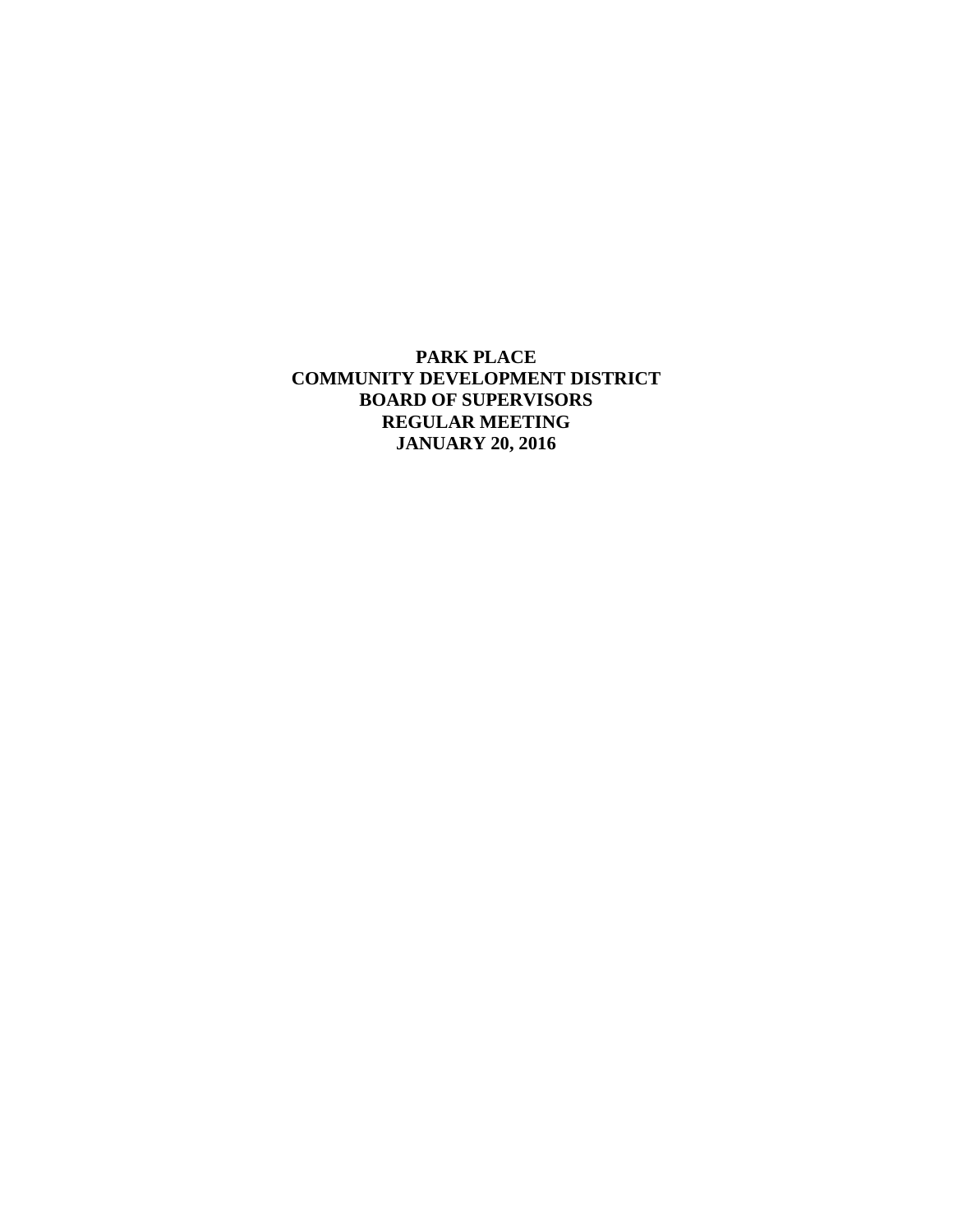# **PARK PLACE COMMUNITY DEVELOPMENT DISTRICT AGENDA JANUARY 20, 2016 at 4:00 p.m.**

The Lake House located at 11740 Casa Lago Lane, Tampa, Florida 33626

| <b>District Board of Supervisors</b> | Chairman<br>Vice Chairman<br>Supervisor<br>Supervisor | Doris Cockerell<br>David Bly<br>Erica Lavina<br>J.C. Lazaro |
|--------------------------------------|-------------------------------------------------------|-------------------------------------------------------------|
| <b>District Manager</b>              | Supervisor<br><b>Meritus Districts</b>                | Tony Jones<br>Brian Lamb<br>Brian Howell                    |
| <b>District Attorney</b>             | Straley & Robin, PA                                   | John Vericker                                               |
| <b>District Engineer</b>             | Stantec, Inc.                                         | Tonja Stewart                                               |

#### *All cellular phones and pagers must be turned off while in the meeting room*

#### **The District Agenda is comprised of four different sections:**

The meeting will begin at **4:00 p.m.** with the first section is called **Supervisor Requests and Audience Comments**. This is the section in which the Supervisors may request Staff to prepare certain items in an effort to meet residential needs. The Audience Comment portion of the agenda is where individuals may comment on matters that concern the District. Each individual is limited to **three (3) minutes** for such comment. **Vendor and Staff Reports**. This section will allow Vendors and District Engineer and Attorney to update Board on work and to present proposals. The next section is called **Business Items.** The business items section contains items for approval by the District Board of Supervisors that may require discussion, motion and votes on an item-by-item basis. If any member of the audience would like to speak on one of the business items, they will need to register with the District Administrator prior to the presentation of that agenda item. Occasionally, certain items for decision within this section are required by Florida Statute to be held as a Public Hearing. During the Public Hearing portion of the agenda item, each member of the public will be permitted to provide one comment on the issue, prior to the Board of Supervisors' discussion, motion and vote. The next section called **Business Administration**. The Business Administration section contains items that require the review and approval of the District Board of Supervisors as a normal course of business. The next section will be **Management Reports.** This section allows the District Manager and Staff to update the Board of Supervisors on any pending issues that are being researched for Board action. Agendas can be reviewed by contacting the Manager's office at (813) 397-5120 at least seven days in advance of the scheduled meeting. Requests to place items on the agenda must be submitted in writing with an explanation to the District Manager at least fourteen (14) days prior to the date of the meeting. The Board of Supervisors or Staff is not obligated to provide a response until sufficient time for research or action is warranted. IF THE COMMENT CONCERNS A MAINTENANCE RELATED ITEM, THE ITEM WILL NEED TO BE ADDRESSED BY THE DISTRICT ADMINSTRATOR OUTSIDE THE CONTEXT OF THIS MEETING.

Public workshops sessions may be advertised and held in an effort to provide informational services. These sessions allow staff or consultants to discuss a policy or business matter in a more informal manner and allow for lengthy presentations prior to scheduling the item for approval. Typically no motions or votes are made during these sessions.

Pursuant to provisions of the Americans with Disabilities Act, any person requiring special accommodations to participate in this meeting is asked to advise the District Office at (813) 397-5120, at least 48 hours before the meeting. If you are hearing or speech impaired, please contact the Florida Relay Service at 1 (800) 955-8770, who can aid you in contacting the District Office.

Any person who decides to appeal any decision made by the Board with respect to any matter considered at the meeting is advised that this same person will need a record of the proceedings and that accordingly, the person may need to ensure that a verbatim record of the proceedings is made, including the testimony and evidence upon which the appeal is to be based.